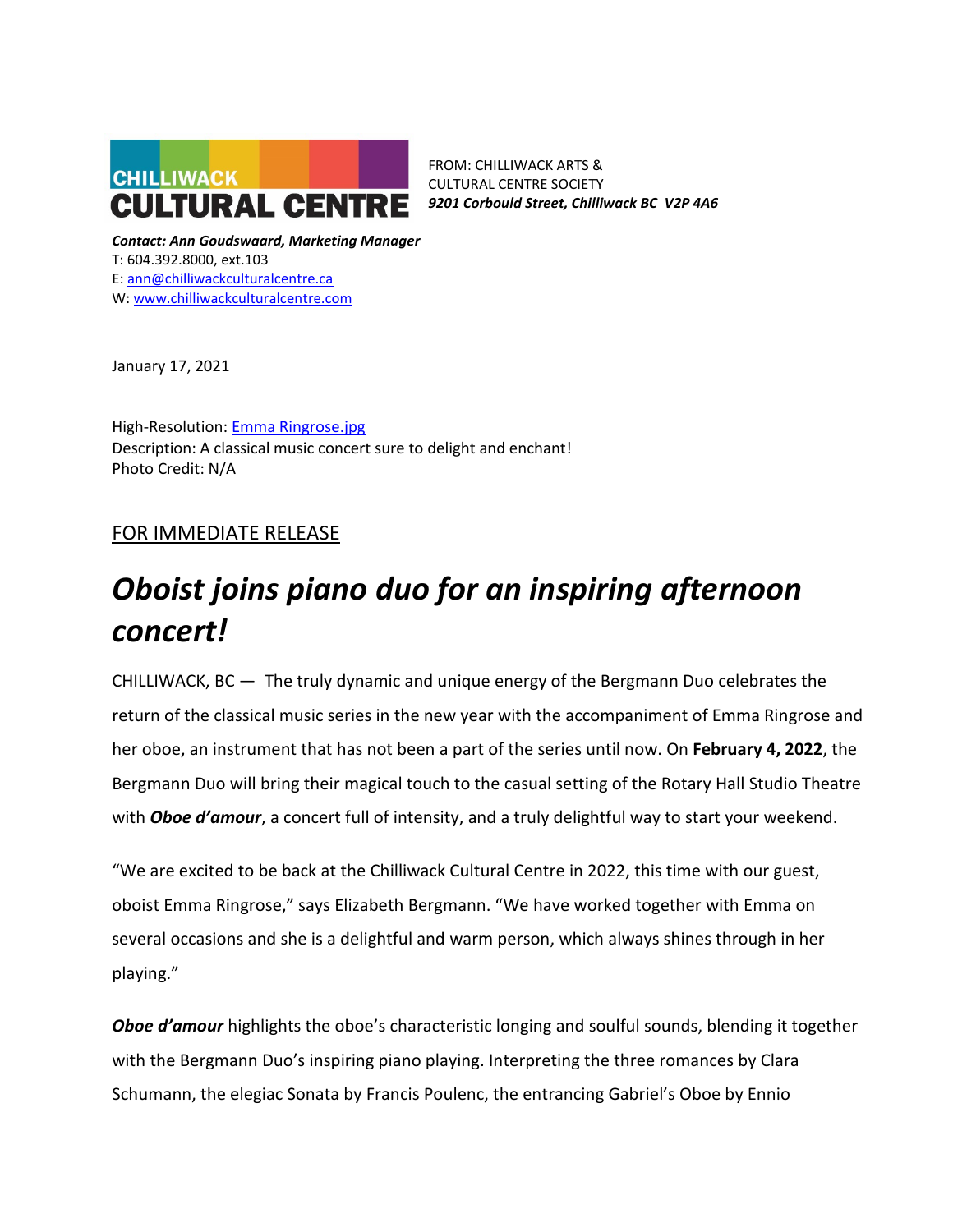Morricone and more, *Oboe d'amour* will be a performance that captivates you by showcasing the combined charm of the oboe and piano.

"We have put together a programme that features the beautifully soulful and singing qualities of the oboe with pieces by the virtuoso pianist Clara Schumann (the wife of Robert Schumann), the whimsical Francis Poulenc, the famous film composer, Ennio Morricone and more!" Elizabeth continues in excitement about what they have planned for Oboe d'amour. "This is the first time we are featuring the oboe as the guest instrument as part of this series and we very much look forward to performing the wonderful music written for it."

"It is great that the series is established and we can get to know people in each of the communities," Elizabeth said. "A lot of people have heard us with the Vancouver Chamber Choir or the Vancouver Bach Choir or at the Orpheum, but not everyone can travel. It is wonderful to have opportunities like this and perform."

With so much talent infused into one incredible show, *Oboe d'amour* will be an experience you do not want to miss.

*[Oboe d'amour](https://www.chilliwackculturalcentre.ca/event/bergmann-duo/#.YeBjBv7MIdU)* is generously sponsored by: *Fortins Home Hardware, Aromatica Fine Teas, The Chilliwack Progress, the British Columbia Arts Council, the BC Touring Council, the City of Chilliwack, the Province of British Columbia and the Department of Canadian Heritage.*

*Oboe d'amour* is coming to the Chilliwack Cultural Centre on **February 4, 2022**, at **2:00 pm**. Tickets are \$27 and can be purchased at the Centre Box Office, online at www.chilliwackculturalcentre.ca, or by calling 604-391-SHOW(7469).

A reminder to our patrons that the current weather situation can impact road conditions. The Centre will notify patrons immediately if the show is postponed or cancelled.

With the constantly changing environment of a COVID-19 world, The Society strives towards keeping pace and making sure The Centre is functioning at the highest level of [safety protocols,](https://www.chilliwackculturalcentre.ca/extras/safety-protocols-stage-3/#.YS6deveSmUk) while also keeping the arts alive.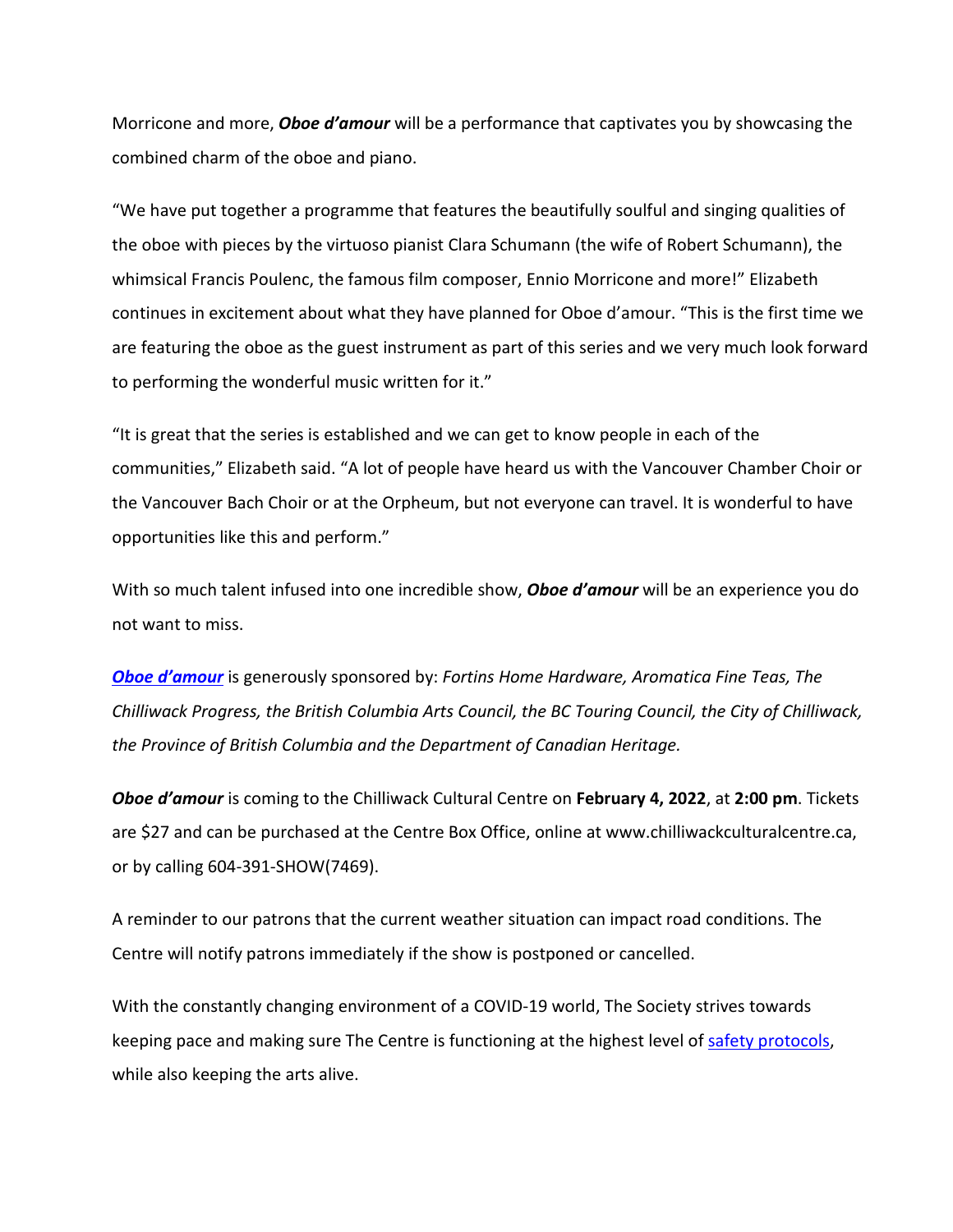Ann Goudswaard, Marketing Manager T: 604.392.8000, ext. 103 E: [ann@chilliwackculturalcentre.ca](mailto:ann@chilliwackculturalcentre.ca)

## **Chilliwack Cultural Centre**

Owned by the City of Chilliwack, the Cultural Centre houses two unique performance venues, an art gallery, music instruction studios, arts and crafts studios, meeting rooms, offices, and is home to the Chilliwack Academy of Music and the O'Connor Group Art Gallery and the Canadian Tire Lobby. Since opening in 2010, over 360,000 tickets have been sold through the Centre Box Office, with a value close to \$6,000,000. The Centre is overseen by The Chilliwack Arts & Cultural Centre Society on behalf of the City. *Chilliwack Cultural Centre highlights:*

- 597 seat performance theatre
- 168 seat recital hall / rehearsal space / dance studio / meeting space
- Chilliwack Art gallery (22-foot high display area)
- 21 music instructional rooms
- Arts, crafts and performance studios
- Storage and Archival Resource Room

#### **Chilliwack Arts & Cultural Centre Society Board of Directors**

Kim Harder – President Jacquie Simpson – Vice President Janet Carroll - Vice President Rick Paulding – Treasurer Mark Evered – Secretary

## **Directors at Large**

Melissa Geddes Karen Ireland Kim Lawrence Cynthia Robinson

#### **Ex-officio**

Jeff Shields – City Council Liaison Ryan Mulligan – City Staff Liaison

#### **Chilliwack Arts & Cultural Centre Society Partners**

City of Chilliwack Chilliwack Arts & Cultural Centre Society Chilliwack Academy of Music Chilliwack Lions Club Chilliwack Players Guild Chilliwack School of Performing Arts Chilliwack Visual Artists Association